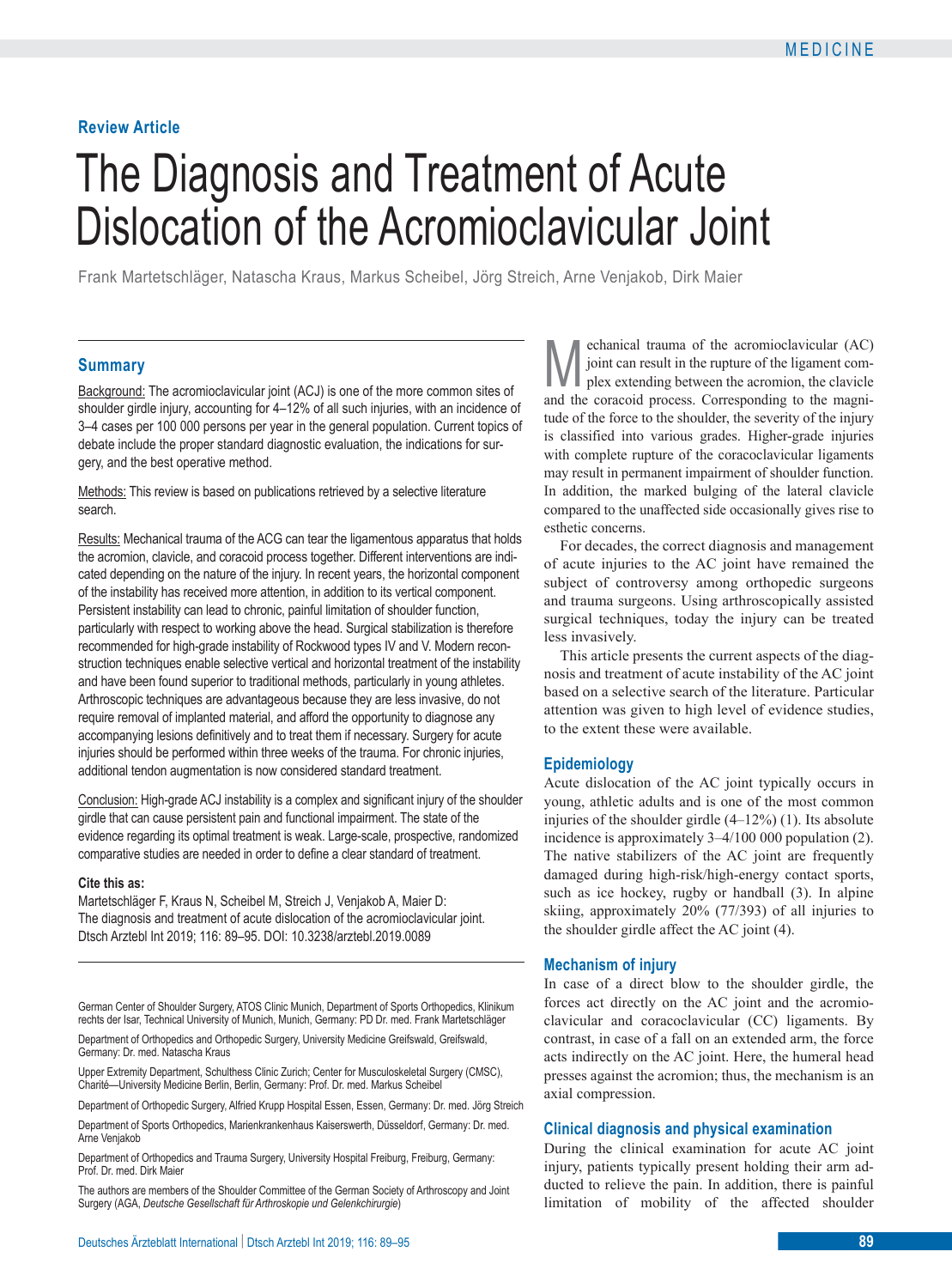**FIGURE 1** Rockwood classification of acute AC joint injury—with reprint permission from [e7] (Reprinted by courtesy of Springer Nature).



 (especially with flexion and abduction beyond 90°). Neurological injury to the brachial plexus has to be ruled out. When visually inspecting the patient, particular attention should be paid to bruises, abrasions and elevation of the clavicle, a pathognomonic sign of AC joint dislocation. The elevation should be understood as a "pseudo-elevation" or depression of the scapula, resulting from the loss of the "bony bridge" to the thorax. The area directly above the AC joint is tender and the cross-body test (horizontal adduction test) is also painful. The initial clinical examination should include testing for horizontal shifting (anterior-posterior translation) of the clavicle and assessment of the reducibility of the AC joint (5). In the presence of significant pain, mobility may be a limiting factor. In patients with only minor elevation of the clavicle, it is key to compare horizontal shifting (increased anterior-posterior translation) on the affected side with that on the unaffected side (6).

In patients with chronic instability, symptoms are unspecific and the pain can radiate into the upper arm or neck. In this case, comparative assessment of the instability of the affected side versus the unaffected side is paramount.

### **Classification**

In 1989, Rockwood et al. presented a radiographic classification system for AC joint injury which is still in use today (7). Type I represents a sprain of the acromioclavicular ligament complex and type II a rupture of the AC ligaments, while the coracoclavicular (CC) ligaments are still intact. Rockwood type III injuries are characterized by a complete rupture of both the AC ligaments and the CC ligaments. However, the delto trapezial fascia is not injured; thus, the clavicle is only displaced by the width of the shaft (25% to 100% increased CC distance). Type IV describes an injury where the lateral clavicle is displaced posteriorly. This injury is caused by a complete rupture of the AC ligaments and a partial rupture of the CC ligaments. The relative elevation of the lateral clavicle varies with the severity of the injury to the CC ligaments. A type V injury involves a complete rupture of the AC ligaments and the CC ligaments as well as a rupture of the deltotrapezial fascia. Radiography shows elevation of the lateral clavicle compared to the acromion by more than a shaft width (>100% increased CC distance). Type VI injury is characterized by a subacromial or subcoracoid position of the lateral clavicle *(Figure)* (7).

#### **Imaging studies**

Conventional radiographic assessment of patients with clinically suspected instability of the AC joint should include a bilateral, weight-bearing Zanca view radiograph (10 kg, "water-bearer" radiograph, *Figure 2)*, an axial radiograph and bilateral Alexander view radiographs (outlet view with cross-body maneuver) (*Figure 3*) (8). Non-weight-bearing Zanca view radiographs should no longer be used, as they may result in significant underestimation of the injury (9). Furthermore, taking into account radiation hygiene considerations, panoramic radiographs should not be obtained, but selective radiographs of the two AC joints, excluding the superior thoracic aperture.

With these special diagnostic techniques, a relative elevation of the lateral clavicle, a dorsal displacement of the clavicle, and a higher-grade horizontal instability can be diagnosed (6, 10).

Magnetic resonance (MR) imaging is not a standard diagnostic modality and is not suitable for differentiating AC joint injuries. It may be used for a more detailed assessment of ligament complex tears (11) or to rule out concomitant injuries (12).

# **Management**

# **Indication**

Despite the high prevalence of acute injury to the AC joint, only few evidence-based treatment recommendations are available (13). They are primarily based on the Rockwood classification or the modified Rockwood classification proposed by ISAKOS; however, their interobserver and intraobserver reliability is poor  $(k = 0.278$  and 0.468, respectively) (6, 14, 15).

In Germany, conservative treatment of lower-grade acute AC joint injuries of Rockwood type I to II is still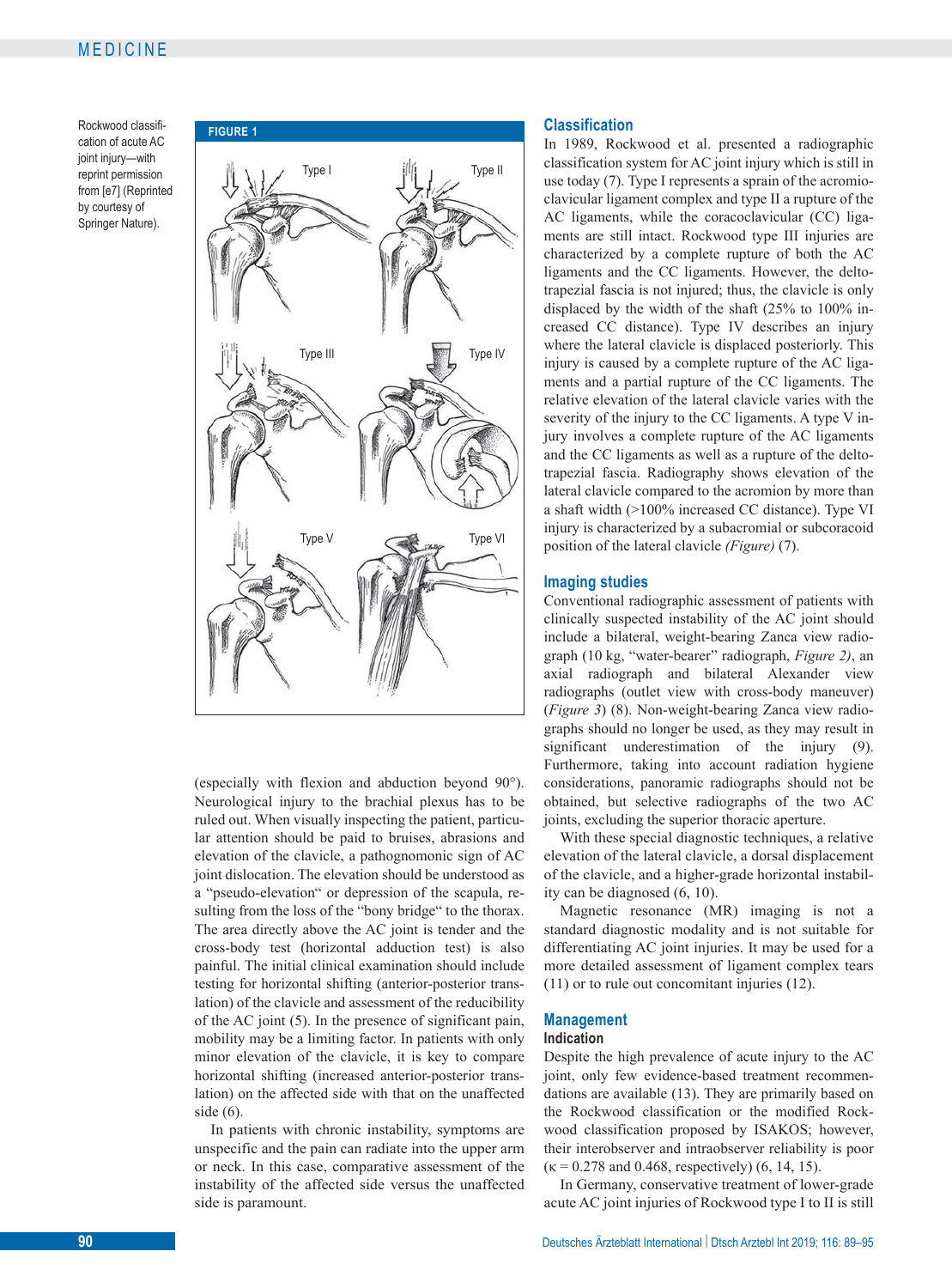

**Figure 2:** Bilateral weight-bearing radiographs: "Water bearer radiographs" to assess the vertical stability of the acromioclavicular joint



**Figure 3:** Bilateral weight-bearing Alexander view radiographs to assess the horizontal stability of the acromioclavicular joint

considered the standard of care (16, 17). For Rockwood type III injuries, the currently available data is not sufficient to support surgical or conservative treatment (18). In general, surgical management is rather recommended to younger patients with high functional requirements, regular performance of shoulder-straining activities (e.g. overhead work, overhead sporting activities) and injury to the dominant arm. By contrast, conservative treatment is more commonly used in older patients with lower functional requirements and/or with comorbidities (16). The treatment decision is further influenced by the subclassification of Rockwood type III injuries in Rockwood type IIIA and Rockwood type IIIB, as proposed by ISAKOS (6). Rockwood type IIIA injuries without dynamic horizontal instability of the AC joint are considered uncomplicated in nature and consequently are often treated conservatively. However, this approach is also not supported by scientific data from the literature. By contrast, Rockwood type IIIB injuries are characterized by a dynamic horizontal instability, shown to be an independent risk factor for poor functional outcomes (19).

In German-speaking countries and across Europe, there is widespread agreement that high-grade AC joint injuries (Rockwood type IV and V) represent a relative indication for surgery (20). Yet, here again, individual factors, requirements and wishes of patients should be taken into account in the decisionmaking process (*Box 1*) (21).

By contrast, in the United States, surgical treatment of acute AC joint separation has become the exception rather than the rule. There, patients are only surgically treated if conservative treatment has failed, because allografts are readily available.

It can be expected that in the near future studies evaluating failure of conservative treatment will be published which can help to redefine the indication for conservative management.

#### **Timing of treatment**

In the surgical management of acute AC joint injuries, the timing of the surgical intervention represents a factor of clinical relevance. Experts speak of an acute injury up to 3 weeks after the accident and of a chronic injury 6 or more weeks after the accident (level of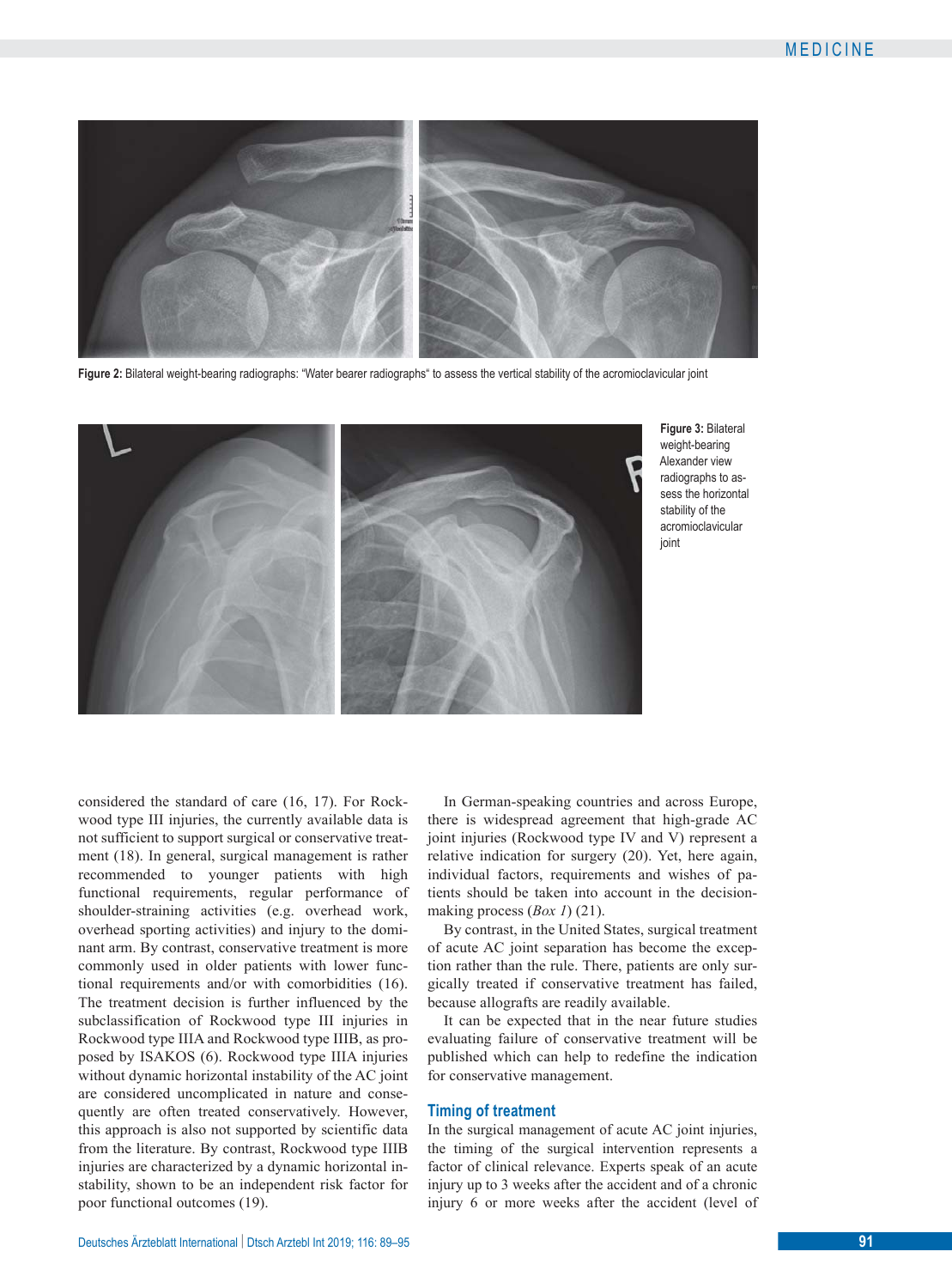| BOX <sub>1</sub>                                                                                                                        |
|-----------------------------------------------------------------------------------------------------------------------------------------|
| Summary of assessment and treatment of<br>acute AC joint injury                                                                         |
| Initial treatment<br>- Sling for comfort<br>(Rockwood type I and II injuries)<br>for max. 2 weeks                                       |
| Imaging studies<br>- Zanca view radiograph with bilateral weight-bearing<br>(10 kg); bilateral Alexander view radiograph, axial<br>view |
| ▶ Follow-up<br>- After 2 weeks: start of physiotherapy (adapted to<br>pain levels)                                                      |
| Specialist referral to evaluate indication for surgery<br>- Rockwood type III to VI injuries                                            |

 evidence [LoE] V) (22). The subacute stage of injury between the third and sixth week after the trauma has not been classified in detail.

Song et al. concluded from a systematic review of the literature that early treatment within the first 3 weeks may achieve better outcomes in terms of shoulder function and reduction. However, the authors call for studies with a higher level of evidence to support this conclusion (LoE IV) (23). A French multicenter trial even defined the critical period for treatment as 10 days (24). This is in line with recent basic research in histology, describing a very dynamic biological healing response of the injured ligamentous structures.

Even though high level of evidence studies have not yet been conducted, it is reasonable to recommend, based on the available evidence, that surgical treatment of acute AC joint injuries should be performed as early as possible, but not later than within 3 weeks after the trauma.

#### **Conservative treatment**

The early stage of conservative treatment of acute AC joint injuries includes:

- **●** Pain-adapted immobilization for a maximum of 2 weeks
- **●** Local cooling
- **●** As-needed (PRN) analgesics.

Active exercising of the shoulder begins in week 3. The ranges of motion are gradually increased in adaptation to pain levels. During the first 6 weeks, an abduction limit of 90° in the scapular level should be observed. Increased exertions and, in particular, activities involving lifting should be avoided during the first 3 months. Starting from month 3, controlled building of shoulder girdle muscles can be initiated.

Conservative treatment of Rockwood type III injuries is associated in more than half of the patients with the development of scapular dyskinesis, culminating in SICK scapula syndrome (25). Scapular dyskinesis refers to malpositioning and abnormal movements of the scapula in relation to the thorax (26). The SICK scapula syndrome describes an overuse syndrome with muscular fatigue, scapular dyskinesis and pain (27). Using a specific six-week training and stretching program for scapula stabilizing muscles and trunk muscles, AC joint associated scapular dyskinesis can be treated successfully with conservative management in almost 80% of cases.

#### **Surgical treatment—Techniques**

In daily clinical practice, both arthroscopically assisted acromioclavicular joint stabilization with so-called "pulley systems" and hook plate fixation are regarded as standard techniques. During hook plate stabilization using an open approach, the implant is placed in such a way that the hook of the plate rests underneath the acromion and the plate is fixed with the screws on the clavicle (*eFigure 1*). During arthroscopically assisted AC joint stabilization, a transclavicular-transcoracoid tunnel is drilled under arthroscopic guidance and a suture anchor construct is placed, supported by 2 small titanium plates underneath the coracoid and above the clavicle to secure the reduction achieved (28). Here, today a technique with only one CC tunnel of a significantly smaller diameter (2.4 mm) is increasingly used to minimize the risk of clavicular and coracoid fracture (*eFigure 2*) (29, 30).

A survey conducted by Balke et al. found that specialists in shoulder surgery preferred arthroscopic stabilization, while the hook plate was most commonly used for basic care by non-specialists (20). Both techniques have technical advantages and disadvantages as well as a specific complication profile, significantly influencing the individual choice of the procedure (*Box 2 and 3*) (31).

Recently, this exclusively coracoclavicular technique has been supplemented by an additional AC joint cerclage without increase in approach-related morbidity to address the high risk of persistent dynamic posterior translation (DPT). Only with this addition, native biomechanical stability could be restored (32). Comparative clinical studies will have to be performed in the future to obtain data demonstrating the advantages of these technical advancements.

#### **Results**

Clinical outcome data from studies evaluating Rockwood type I and type II injuries have not been sufficiently reported in the literature. It is assumed that conservative treatment of these injuries typically results in full recovery without any residual deficits.

However, data from retrospective studies on Rockwood type I and type II injuries showed potential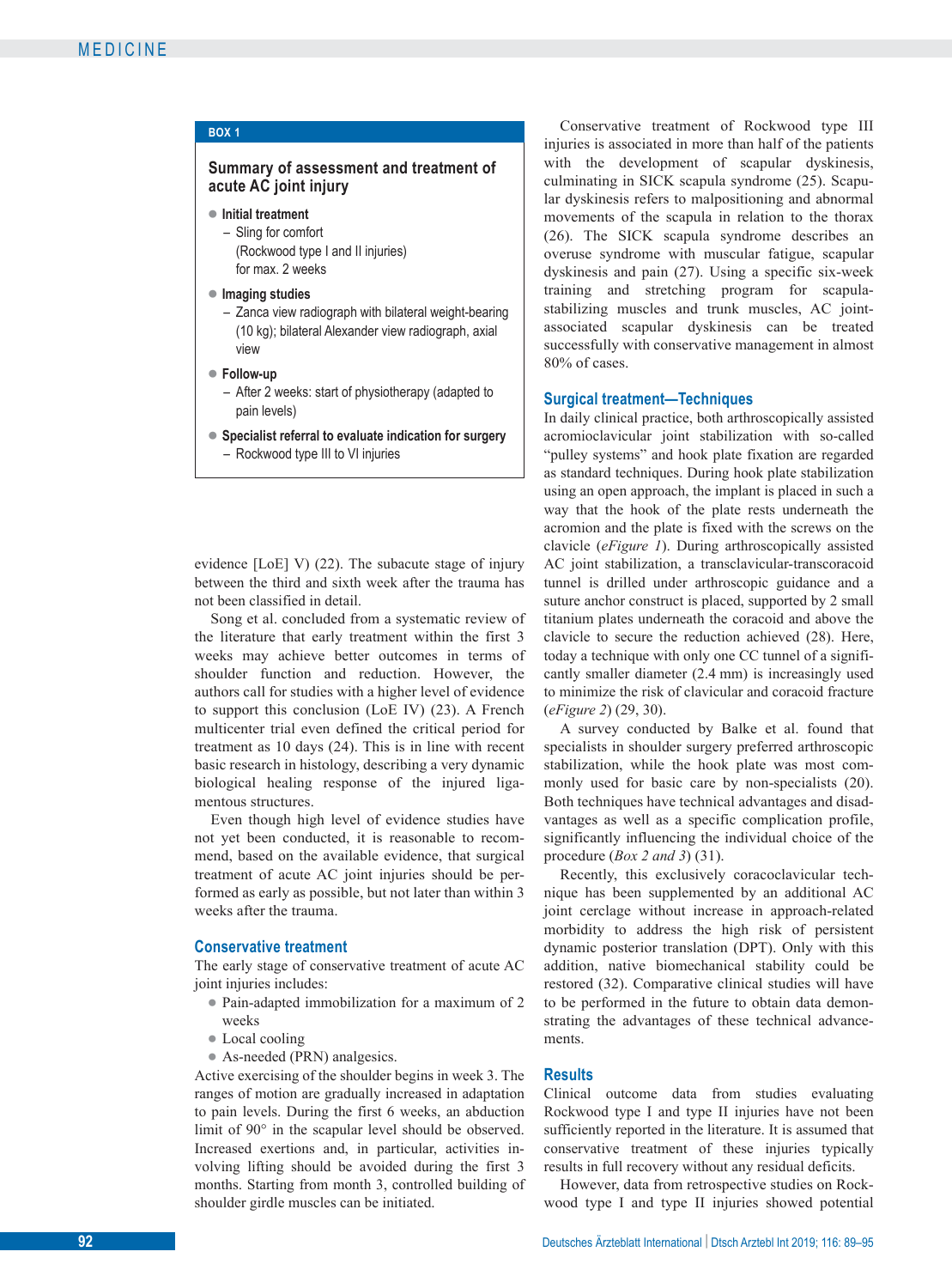long-term complications after 20 months (33), 6.3 years (34) and 10.2 years (35), respectively. Mouhsine et al. (34) found that 42% of patients with Rockwood type II injuries had to change their job and sporting activities and 27% of patients underwent surgery because of persistent complaints. Mikek et al. (35) showed in 52% of study participants persistent AC joint-specific symptoms and functional impairments after 10.2 years. By contrast, Shaw et al. (33) reported a decrease in symptoms by 40% after 6 months and of 14% after 12 months.

However, two low-evidence-level studies (LoE IV) found significant shoulder pain and limitation of mobility within the first 6 months after the trauma (36) and secondary surgical treatment in up to 27% of patients (37).

The management of Rockwood type III injuries has been the subject of controversy for many years. Due to the lack of evidence in support of a clear advantage of surgical treatment in the literature, most studies recommend conservative management of Rockwood type III injuries (38, 39). Prospective randomized trials comparing advanced surgical techniques with conservative treatment should be performed in the future to improve the evidence base on this subject too.

Today, the majority of high-grade AC joint dislocations (Rockwood type IV to type VI) are treated surgically. Consequently, reports of experiences with conservative treatment are rare. In a multicenter trial, McKee et al. found that conservative treatment of high-grade AC joint instabilities may not necessarily be associated with poorer clinical outcomes compared to temporary hook plate retention (McKee et al. 2012) (40). They were not able to demonstrate the superiority of temporary hook plate retention over non surgical treatment in high-grade AC joint separations. Unfortunately, the study also included Rockwood type III to type V injuries, a fact that decreases its value. So far, no prospective randomized trial comparing arthroscopically assisted advanced stabilization with conservative treatment has been published.

Mainly good and very good clinical outcomes after acute surgical stabilization of the AC joint have been reported in the literature, regardless of the technique used (19, e1–e3). Likewise independent of the technique used, however, radiographic reduction losses were reported in 10% to 50% of cases for temporary hook plate retention and CC suture cerclages or minimally invasive pulley techniques. Yet, these radiographic finding show no correlation with clinical outcomes so that they do not represent an indication for surgical revision (34–37).

To date, comparisons of the two techniques have been limited to retrospective studies and meta analyses (21, 31). No significant difference was found for the functional outcome, but a trend towards better outcomes for arthroscopic/minimally invasive techniques has been reported. Subjective patient satis-

#### **BOX 2**

## **Hook plate advantages and disadvantages as well as its specific complication profile (from [1–6])**

#### **● Advantages**

- Possibility of early functional postoperative treatment; up to 90° abduction possible
- Efficient basic care
- Low technical requirements
- No residual foreign body after implant removal
- **● Disadvantages and complications**
	- No treatment of glenohumeral co-pathologies (prevalence up to 20%, especially >45 years)
	- Implant removal required
	- Acromial osteolysis (prevalence 20–50%)
	- Acromion fracture (prevalence approx. 2%)
	- Subacromial impingement (prevalence up to 40%)

#### **BOX 3**

## **Advantages and disadvantages as well as specific complication profile of arthroscopic stabilization (from [7–11])**

#### **● Advantages**

- Simultaneous treatment of glenohumeral co-pathologies
- Single-stage, minimally invasive surgery
- High patient acceptance

#### **● Disadvantages and complications**

- Technically challenging procedure to be performed by specialists
- More restrictive postoperative treatment
- Implant retention and implant irritation (prevalence up to 25%)
- Iatrogenic clavicle and coracoid fractures (prevalence up to 20%)

faction and cosmetic results were significantly better after arthroscopic surgery (31). First prospective randomized trials (LoE I) have recently demonstrated a significant advantage for arthroscopic techniques. Stein et al. followed up 29 patients after arthroscopically assisted stabilization (two pulley systems) and 27 patients after hook plate fixation over a period of at least 24 months. After 24 months, they found significant advantages for patients treated with minimally invasive surgery in all clinical scores (e4). In another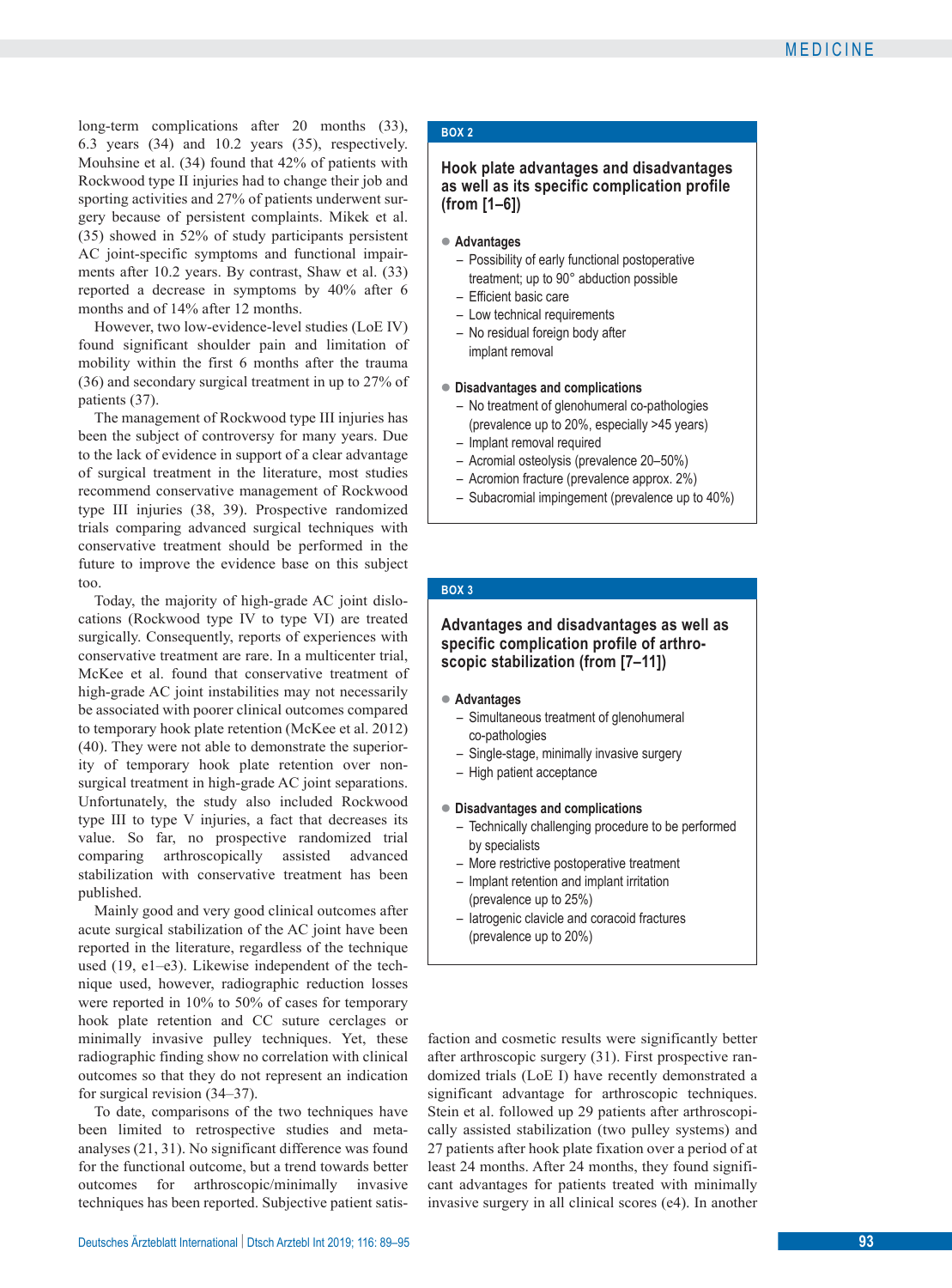#### **Key messages**

- **●** Acute dislocation of the acromioclavicular joint is a common injury in athletes and characterized by painful impairment of shoulder function and elevation ("pseudoelevation") of the lateral clavicle.
- Persistent AC joint instabilities can result in persistent pain and functional impairment of the shoulder girdle.
- **●** Accurate classification and correct choice of treatment requires radiographic assessment with vertical and horizontal weight-bearing radiographs.
- **●** Rockwood type I to type II injuries can be treated conservatively. Rockwood type III to type VI injuries should be referred to a specialized orthopedic surgeon to review the indication for surgical treatment.
- **●** First prospective randomized data indicate superiority of arthroscopically assisted techniques over hook plate fixation.

randomized controlled trial, Müller et al. assessed 29 patients after hook plate fixation and 32 patients after arthroscopically assisted stabilization (two pulley systems) with regard to their ability to engage in sporting activities and compared these with a control group ( $n = 140$ ). After 24 months, here again a clear advantage for the group treated with minimally invasive surgery was found with regard to sporting ability and return to previous sporting levels (e5).

The use of an additional AC cerclage appears to result in reduced dynamic posterior translation (e6). We will have to wait for long-term results from prospective randomized comparative studies to verify the clinical usefulness of additional AC cerclage.

#### **Conclusion**

In German-speaking countries, there is general agreement in the current discussion of treatment options that high-grade instabilities require acute stabilization to prevent late complications and challenging stabilization surgery in case of chronic instability. In patients with chronic injuries (more than 3 weeks after the trauma), a tendon should be used as a biological augmentation.

Prospective randomized trials and basic research are urgently needed to determine the optimum timing for surgical intervention and to establish when after the trauma augmentation using a graft is actually required. For the time being, an acute injury should be surgically treated as soon as possible.

The only prospective randomized trials comparing hook plate fixation with the arthroscopically assisted techniques have shown advantages of arthroscopy use (e4, e5).

In addition, the arthroscopically assisted techniques enable targeted treatment of horizontal instability and direct assessment and treatment of intraarticular concomitant injuries without the need to remove implanted material.

#### **Conflict of interest**

PD Dr. Martetschläger has an advisor and lecturer contract with Arthrex.

Prof. Scheibel receives license fees from Arthrex. He has an advisor and lecturer contract with Arthrex.

The remaining authors declare no conflict of interest.

Manuscript received on 9 August 2018; revised version accepted on 22 November 2018

Translated from the original German by Ralf Thoene, MD.

#### **References**

- 1. Nordqvist A, Petersson CJ: Incidence and causes of shoulder girdle injuries in an urban population. J Shoulder Elbow Surg 1995: 4:  $107 - 12$
- 2. Allman FL, Jr: Fractures and ligamentous injuries of the clavicle and its articulation. J Bone Joint Surg Am 1967; 49: 774–84.
- 3. Kraus N, Scheibel M: [Injuries of the acromioclavicular joint in athletes]. Chirurg 2014; 85: 854–63.
- 4. Kocher MS, Feagin JA, Jr: Shoulder injuries during alpine skiing. Am J Sports Med 1996; 24: 665–9.
- 5. Feucht MJ, Braun S: AC-Gelenk-Stabilisierung (akut). In: Imhoff A, Feucht MJ, (eds.): Atlas sportorthopädisch-sporttraumatologische Operationen. Berlin Heidelberg: Springer 2013; p. 17–21.
- 6. Beitzel K, Mazzocca AD, Bak K, et al.: ISAKOS upper extremity committee consensus statement on the need for diversification of the Rockwood classification for acromioclavicular joint injuries. Arthroscopy 2014; 30: 271-8.
- 7. Williams GR, Nguyen VD, A. RC: Classification and radiographic analysis of acromioclavicular dislocations. Appl Radiol 1989; 18: 29–34.
- 8. Tauber M: Bildgebung in der Schulter- und Ellenbogenchirurgie: Schultereckgelenksprengung – akut und chronisch. Obere Extremität 2017; 12(Suppl.1): 34–5.
- 9. Ibrahim EF, Forrest NP, Forester A: Bilateral weighted radiographs are required for accurate classification of acromioclavicular separation: an observational study of 59 cases. Injury 2015; 46: 1900–5.
- 10. Melenevsky Y, Yablon CM, Ramappa A, Hochman MG: Clavicle and acromioclavicular joint injuries: a review of imaging, treatment, and complications. Skeletal Radiol 2011; 40: 831–42.
- 11. Maier D, Jaeger M, Reising K, Feucht MJ, Sudkamp NP, Izadpanah K: Injury patterns of the acromioclavicular ligament complex in acute acromioclavicular joint dislocations: a cross-sectional, fundamental study. BMC Musculoskelet Disord 2016; 17: 385.
- 12. Tischer T, Salzmann GM, El-Azab H, Vogt S, Imhoff AB: Incidence of associated injuries with acute acromioclavicular joint dislocations types III through V. Am J Sports Med 2009; 37: 136–9.
- 13. Beitzel K, Cote MP, Apostolakos J, et al.: Current concepts in the treatment of acromioclavicular joint dislocations. Arthroscopy2013; 29: 387–97.
- 14. Rockwood CA: Injuries to the acromioclavicular joint. In: Rockwood CA, Green DP, (eds.): Fractures in Adults. Philadelphia: JB Lippincott Co 1984; p. 860.
- 15. Ringenberg JD, Foughty Z, Hall AD, Aldridge JM 3rd, Wilson JB, Kuremsky MA: Interobserver and intraobserver reliability of radiographic classification of acromioclavicular joint dislocations. J Shoulder Elbow Surg 2018; 27: 538–44.
- 16. Tauber M: Management of acute acromioclavicular joint dislocations: current concepts. Arch Orthop Trauma Surg 2013; 133: 985-95.
- 17. Reid D, Polson K, Johnson L: Acromioclavicular joint separations grades I-III: a review of the literature and development of best practice guidelines. Sports Med 2012; 42: 681–96.
- 18. Longo UG, Ciuffreda M, Rizzello G, Mannering N, Maffulli N, Denaro V: Surgical versus conservative management of Type III acromioclavicular dislocation: a systematic review. Br Med Bull 2017; 122: 31–49.
- 19. Scheibel M, Droschel S, Gerhardt C, Kraus N: Arthroscopically assisted stabilization of acute high-grade acromioclavicular joint separa tions. Am J Sports Med 2011; 39: 1507–16.
- 20. Balke M, Schneider MM, Shafizadeh S, Bathis H, Bouillon B, Banerjee M: Current state of treatment of acute acromioclavicular joint injuries in Germany: is there a difference between specialists and non specialists? A survey of German trauma and orthopaedic departments. Knee Surg Sports Traumatol Arthrosc 2015; 23: 1447–52.
- 21. Helfen T, Siebenburger G, Ockert B, Haasters F: [Therapy of acute acromioclavicular joint instability. Meta-analysis of arthroscopic/ minimally invasive versus open procedures]. Unfallchirurg 2015; 118: 415–26.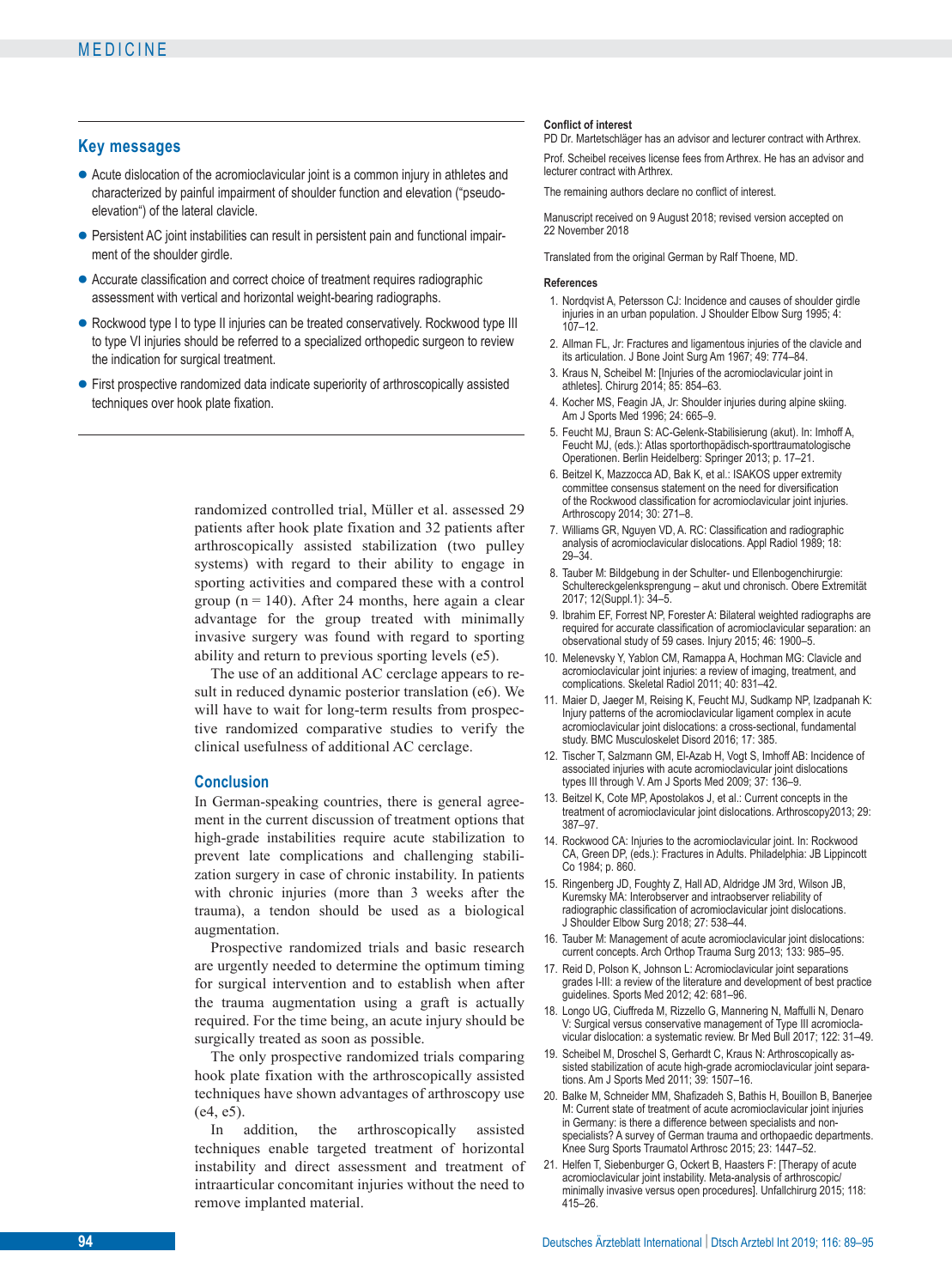- 22. Flint JH, Wade AM, Giuliani J, Rue JP: Defining the terms acute and chronic in orthopaedic sports injuries: a systematic review. Am J Sports Med 2014; 42: 235–41.
- 23. Song T, Yan X, Ye T: Comparison of the outcome of early and delayed surgical treatment of complete acromioclavicular joint dislocation. Knee Surg Sports Traumatol Arthrosc 2016; 24: 1943–50.
- 24. Barth J, Duparc F, Andrieu K, et al.: Is coracoclavicular stabilisation alone sufficient for the endoscopic treatment of severe acromioclavicular joint dislocation (Rockwood types III, IV, and V)? Orthop Traumatol Surg Res 2015; 101: 297-303.
- 25. Carbone S, Postacchini R, Gumina S: Scapular dyskinesis and SICK syndrome in patients with a chronic type III acromioclavicular dislocation. Results of rehabilitation. Knee Surg Sports Traumatol Arthrosc 2015; 23: 1473–80.
- 26. Kibler WB, McMullen J: Scapular dyskinesis and its relation to shoulder pain. J Am Acad Orthop Surg 2003; 11: 142–51.
- 27. Burkhart SS. Morgan CD. Kibler WB: The disabled throwing shoulder: spectrum of pathology Part III: The SICK scapula, scapular dyskinesis, the kinetic chain, and rehabilitation. Arthroscopy 2003; 19: 641–61.
- 28. Walz L, Salzmann GM, Fabbro T, Eichhorn S, Imhoff AB: The anatomic reconstruction of acromioclavicular joint dislocations using 2 TightRope devices: a biomechanical study. Am J Sports Med 2008; 36: 2398–406.
- 29. Martetschlager F, Saier T, Weigert A, et al.: Effect of coracoid drilling for acromioclavicular joint reconstruction techniques on coracoid fracture risk: a biomechanical study. Arthroscopy 2016; 32: 982–7.
- 30. Spiegl UJ, Smith SD, Euler SA, Dornan GJ, Millett PJ, Wijdicks CA: Biomechanical consequences of coracoclavicular reconstruction techniques on clavicle strength. Am J Sports Med 2014; 42: 1724–30.
- 31. Jensen G, Katthagen JC, Alvarado LE, Lill H, Voigt C: Has the arthroscopically assisted reduction of acute AC joint separations with the double tight-rope technique advantages over the clavicular hook plate fixation? Knee Surg Sports Traumatol Arthrosc 2014; 22: 422–30.
- 32. Saier T, Venjakob AJ, Minzlaff P, et al.: Value of additional acromioclavicular cerclage for horizontal stability in complete acromioclavicular separation: a biomechanical study. Knee Surg Sports Traumatol Arthrosc 2015; 23: 1498–505.
- 33. Shaw MB, McInerney JJ, Dias JJ, Evans PA: Acromioclavicular joint sprains: the post-injury recovery interval. Injury 2003; 34: 438–42.
- 34. Mouhsine E, Garofalo R, Crevoisier X, Farron A: Grade I and II acromioclavicular dislocations: results of conservative treatment. J Shoulder Flbow Surg 2003; 12: 599–602.
- 35. Mikek M: Long-term shoulder function after type I and II acromioclavicular joint disruption. Am J Sports Med 2008; 36: 2147–50.
- 36. Shaw MBK, McInerney JJ, Dias JJ, Evans PA: Acromioclavicular joint sprains: the post-injury recovery interval. Injury 2003; 34: 438–42.
- 37. Mikek M: Long-term shoulder function after type I and II acromioclavicular joint disruption. Am J Sports Med 2008; 36: 2147–50.
- 38. Korsten K, Gunning AC, Leenen LP: Operative or conservative treatment in patients with Rockwood type III acromioclavicular dislocation: a systematic review and update of current literature. Int Orthop 2014; 38: 831–8.
- 39. Phillips AM, Smart C, Groom AF: Acromioclavicular dislocation. Conservative or surgical therapy. Clin Orthop Relat Res 1998: 10–7.
- 40. Canadian Orthopaedic Trauma S: Multicenter randomized clinical trial of nonoperative versus operative treatment of acute acromio-clavicular joint dislocation. J Orthop Trauma 2015; 29: 479–87.

Corresponding author **PD Dr. med. Frank Martetschläger** Deutsches Schulterzentrum ATOS Klinik München Effnerstraße 38, 81925 München, Germany martetschlaeger@atos.de

- **►Supplementary material**
- **For eReferences please refer to: www.aerzteblatt-international.de/ref0619**

**eFigures: www.aerzteblatt-international.de/19m0089**

# **FOI CLINICAL SNAPSHOT**

# **A Large Gray–Blue Macule on the Hard Palate as an Adverse Effect of Imatinib**



A 74-year-old woman presented for examination of a well-circumscribed large gray–blue macule on the hard palate *(Figure)*. The lesion had been evident for the past few months without causing any symptoms. The remaining integument and the adjacent mucosa were unchanged. The patient had been an occasional smoker up to 15 years previously. For the past 10 years she had been treated with the BCR/ABL tyrosine kinase inhibitor imatinib for chronic myeloid leukemia. The differential diagnoses were lentiginous mucosal pigmentation, e.g., in association with a systemic illness; a melanocytic tumor; and idiopathic or drug-induced hyperpigmentation. Dysplastic epithelial degeneration was excluded by histological analysis; pigmented macrophages were demonstrated. The literature contains isolated reports of mucocutaneous discoloration as an extremely rare consequence of long-term imatinib treatment, possibly owing to complexing of imatinib metabolites with melanin. The mucosal changes are benign, but regular clinical follow-up, e.g., annually, is recommended. A small number of similar case reports describe long-term unchanging symptom-free persistence of the macule.

**Dr. med. Nadine Lueken, PD Dr. med. Kjell Matthias Kaune, Prof. Dr. med. Markus Zutt,** Klinikum Bremen Mitte, Abteilung für Dermatologie und Allergologie, Nadine.Lueken@klinikum-bremen-mitte.de

**Conflict of interest statement:** The authors declare that no conflict of interest exists.

Translated from the original German by David Roseveare

**Cite this as:** Lueken N, Kaune KM, Zutt M: A large gray-blue macule on the hard palate as an adverse effect of imatinib. Dtsch Arztebl Int 2019; 116: 95. DOI: 10.3238/arztebl.2019.0095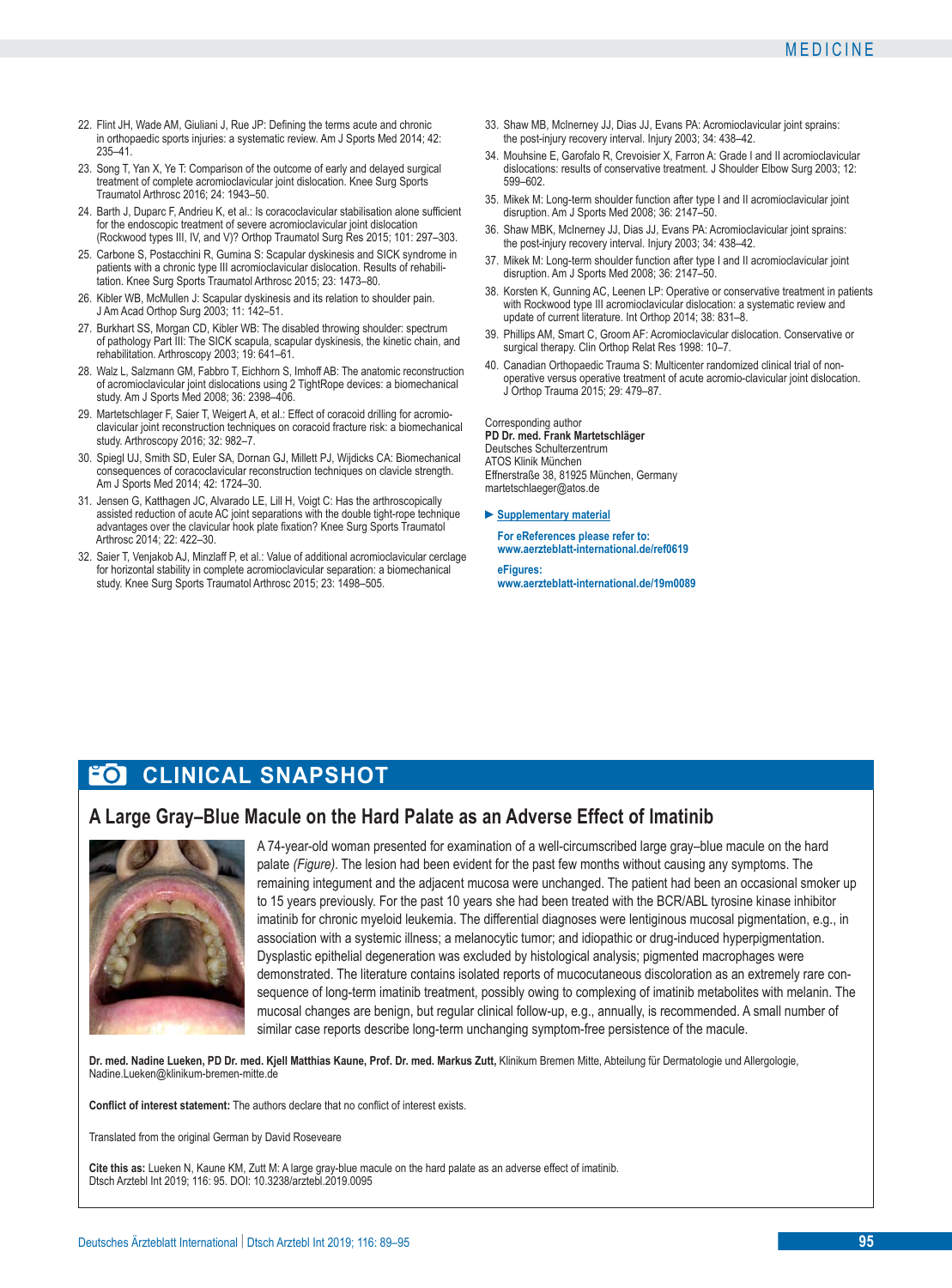#### **Supplementary material to:**

# The Diagnosis and Treatment of Acute Dislocation of the Acromioclavicular Joint

by Frank Martetschläger, Natascha Kraus, Markus Scheibel, Jörg Streich, Arne Venjakob, and Dirk Maier

Dtsch Arztebl Int 2019; 116: 89–95. DOI: 10.3238/arztebl.2019.0089

#### **eReferences**

- e1. Salzmann GM, Walz L, Buchmann S, Glabgly P, Venjakob A, Imhoff AB: Arthroscopically assisted 2-bundle anatomical reduction of acute acromioclavicular joint separations. Am J Sports Med 2010; 38: 1179–87.
- e2. Greiner S, Braunsdorf J, Perka C, Herrmann S, Scheffler S: Mid to long-term results of open acromioclavicular-joint reconstruction using polydioxansulfate cerclage augmentation. Arch Orthop Trauma Surg 2009; 129: 735–40.
- e3. Di Francesco A, Zoccali C, Colafarina O, Pizzoferrato R, Flamini S: The use of hook plate in type III and V acromio-clavicular Rockwood dislocations: clinical and radiological midterm results and MRI evaluation in 42 patients. Injury 2012; 43: 147–52.
- e4. Stein T, Muller D, Blank M, et al.: Stabilization of acute high-grade acromioclavicular joint separation: a prospective assessment of the clavicular hook plate versus the double double-button suture procedure. Am J Sports Med 2018; 46: 2725–34.
- e5. Muller D, Reinig Y, Hoffmann R, et al.: Return to sport after acute acromioclavicular stabilization: a randomized control of double suture-button system versus clavicular hook plate compared to uninjured shoulder sport athletes. Knee Surg Sports Traumatol Arthrosc 2018. 2018; 26: 3832–47.
- e6. Hann C, Kraus N, Minkus M, Maziak N, Scheibel M: Combined arthroscopically assisted coraco- and acromioclavicular stabilization of acute high-grade acromioclavicular joint separations. Knee Surg Sports Traumatol Arthrosc 2018; 26: 212–20.
- e7. Warth RJ, Martetschlager F, Gaskill TR, Millett PJ: Acromioclavicular joint separations. Curr Rev Musculoskelet Med 2013; 6: 71–8.